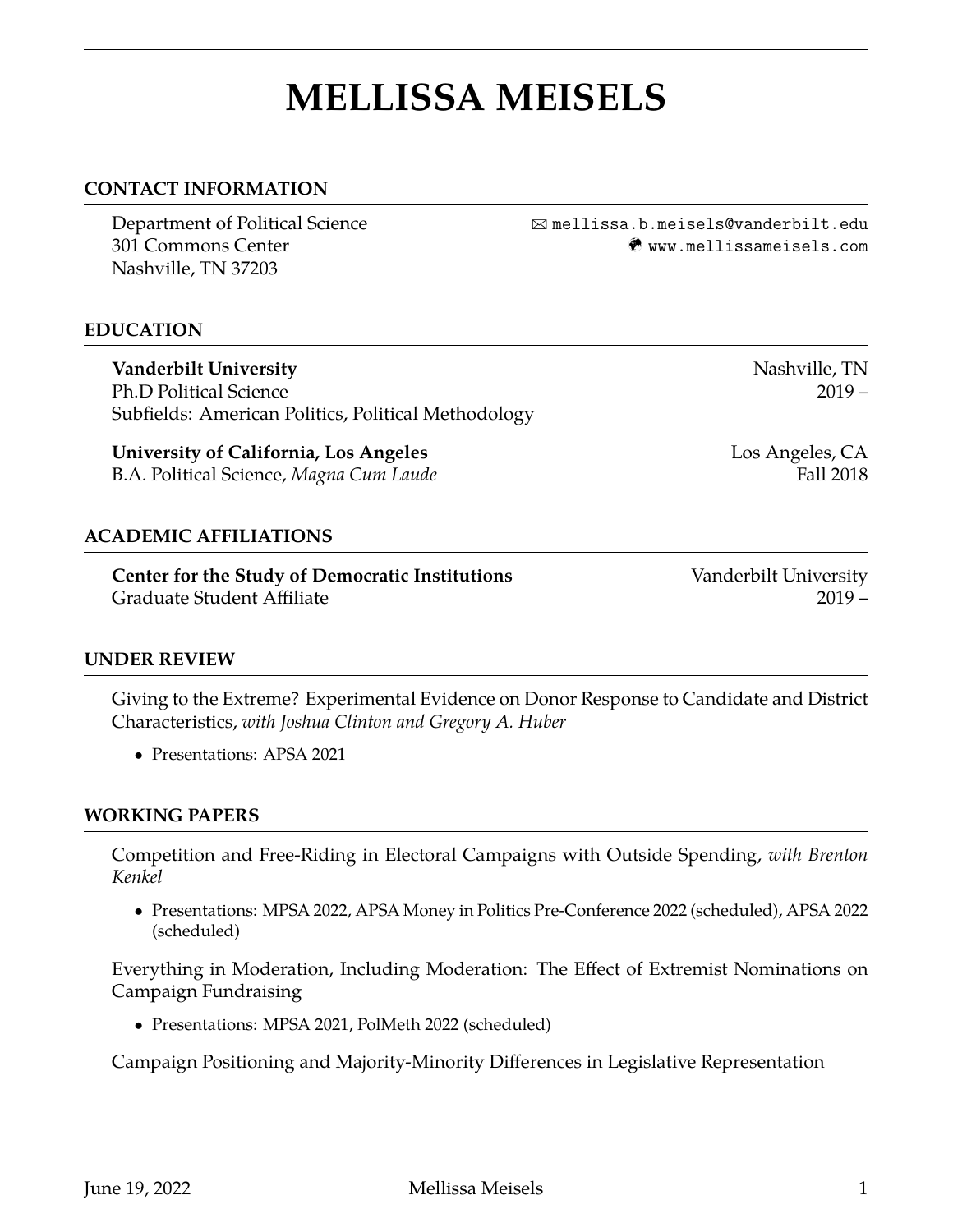# **AWARDS AND GRANTS**

| Harold Stirling Vanderbilt Award - \$5,000/year<br>Vanderbilt University Graduate School                  | $2022 - 2024$ |
|-----------------------------------------------------------------------------------------------------------|---------------|
| Annual Meeting Travel and Participation Award - \$1,350<br>Society for Political Methodology              | 2022          |
| Research Assistant Funding - \$5,000<br>Vanderbilt Research on Conflict and Collective Action (ROCCA) Lab | 2022          |
| J. Leiper Freeman Memorial Award - \$1,300<br>Vanderbilt University Department of Political Science       | 2021          |
| <b>Russell G. Hamilton Scholar</b><br>Vanderbilt University Graduate School                               | $2019 - 2024$ |
| University Graduate Fellowship - \$5,000/year<br>Vanderbilt University Graduate School                    | $2019 - 2022$ |
| Best Undergraduate Research Paper - \$300<br><b>UCLA Nazarian Center for Israel Studies</b>               | 2019          |
| Lew and Edie Wasserman Grant - \$5,000<br><b>UCLA Alumni Association</b>                                  | $2016 - 2019$ |
| UCLA Alumni Scholarship - \$1,000<br><b>UCLA Alumni Association</b>                                       | $2015 - 2019$ |
| <b>CONFERENCES AND TALKS</b>                                                                              |               |
| Society for Political Methodology Meeting (Scheduled)                                                     | 2022          |
| APSA Money in Politics Pre-Conference (Scheduled)                                                         |               |
| American Political Science Association Meeting (Scheduled)                                                |               |

Midwest Political Science Association Meeting

American Political Science Association Meeting 2021

Midwest Political Science Association Meeting Midwest Political Science Association Meeting (Cancelled due to COVID) 2020 UCLA Undergraduate Conference for Israel Studies 2019 • Awarded Best Research Paper

UCLA Alumni Association Scholar Report 2018